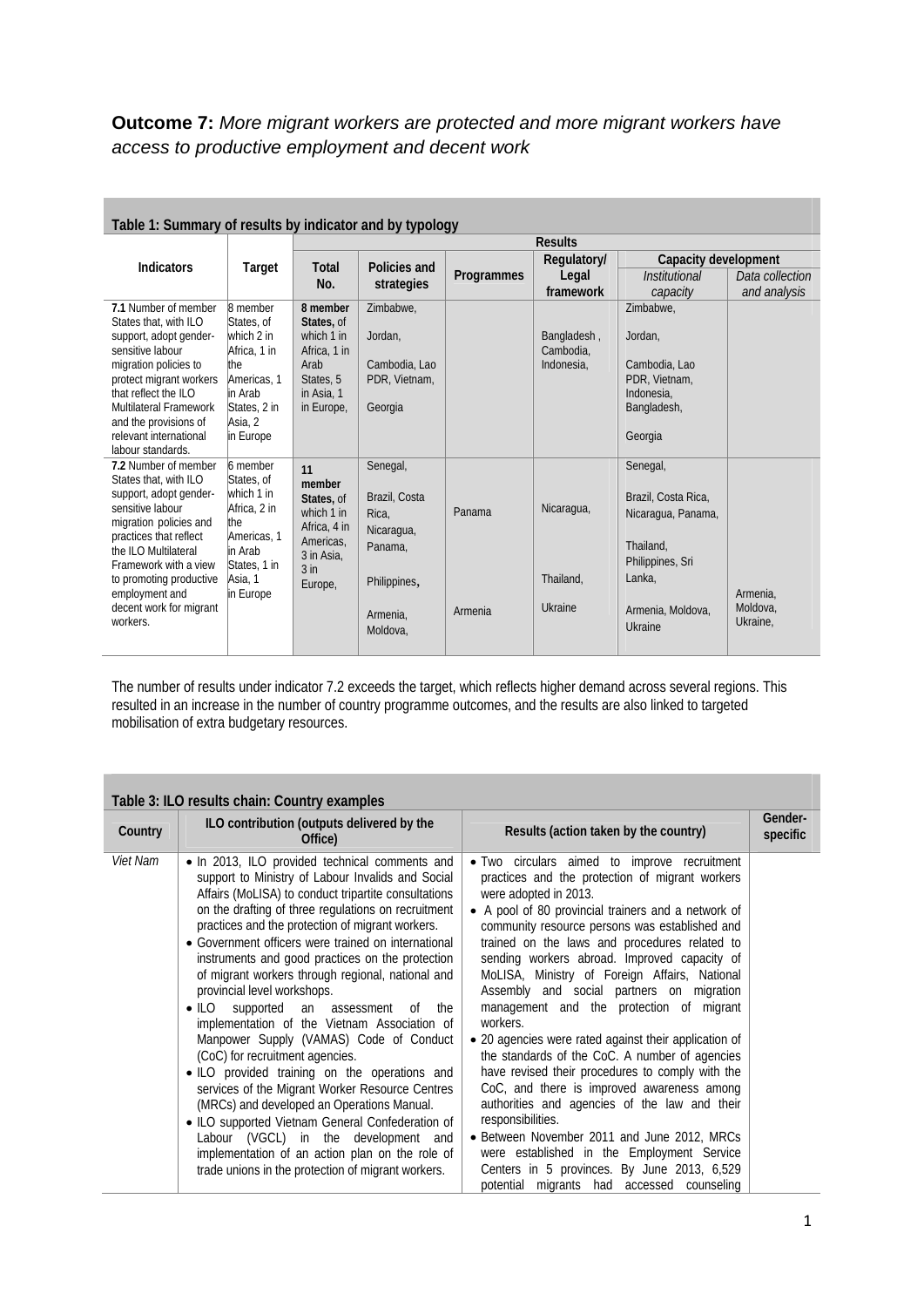|                 |                                                                                                                                                                                                                                                                                                                                                                                                                                                                                                                                                                                                                                                                                                                                                                                                                                                                                                                                                                                                                | services at the MRCs.<br>• VGCL are much better equipped to participate in<br>policy dialogue and provide support to migrant<br>workers.                                                                                                                                                                                                                                                                                                                                                                                                                                                                                                                                                                                                                     |   |
|-----------------|----------------------------------------------------------------------------------------------------------------------------------------------------------------------------------------------------------------------------------------------------------------------------------------------------------------------------------------------------------------------------------------------------------------------------------------------------------------------------------------------------------------------------------------------------------------------------------------------------------------------------------------------------------------------------------------------------------------------------------------------------------------------------------------------------------------------------------------------------------------------------------------------------------------------------------------------------------------------------------------------------------------|--------------------------------------------------------------------------------------------------------------------------------------------------------------------------------------------------------------------------------------------------------------------------------------------------------------------------------------------------------------------------------------------------------------------------------------------------------------------------------------------------------------------------------------------------------------------------------------------------------------------------------------------------------------------------------------------------------------------------------------------------------------|---|
| <b>Thailand</b> | • ILO submitted a Technical Memorandum on the<br>draft Ministerial Regulation on Domestic Work and<br>supported broad stakeholder consultations on<br>decent work for domestic workers prior to and<br>after the enactment of the Regulation.<br>. The ILO organized a Labour<br>Inspection<br>Management Workshop as well as an advisory<br>mission from a team of Brazilian labour inspectors<br>to share experiences, which inspired the<br>establishment of the mobile inspection group. The<br>ILO has provided support and existing ILO labour<br>inspection materials in the development of the<br>training course.<br>. In a 2-year period, trade unions and NGOs<br>supported by the ILO assisted 7,884 migrants<br>(53% women). The information collected through<br>the provision of support services feeds into policy<br>advocacy and constituent capacity building efforts.<br>• ILO provided support to the government and NGO<br>partners in the establishment of multi-disciplinary<br>teams. | • The Ministerial Regulation on Domestic Work was<br>enacted in November 2012 and extends greater<br>protections to a predominantly female migrant<br>workforce.<br>. The Ministry of Labour established an inter-<br>ministerial mobile inspection group for the fishing<br>sector. The Ministry will adopt a training course for<br>labour inspectors to better reach vulnerable<br>workers, including migrant workers. The modules<br>have been developed in consultation with ILO.<br>• The Thai Government has enhanced cooperation<br>with trade unions and NGO partners in working to<br>protect migrant workers.<br>· Multi-disciplinary teams were established to<br>facilitate economic and social reintegration<br>assistance to return migrants. | X |
| Moldova         | . ILO supported data collection and analysis and<br>provided guidance during implementation and<br>comments to the survey reports on the pilot labour<br>migration module linked to the Labour Force<br>Survey.<br>. ILO provided training, with focus on sharing of<br>good practices and supporting the design of a<br>legal framework in Recognition of Informal and<br>Informal Learning. Technical expertise on legal<br>frameworks on professions was provided.                                                                                                                                                                                                                                                                                                                                                                                                                                                                                                                                          | . Pilot module on labour migration developed for the<br>Labour Force Survey, which lead to enhanced<br>knowledge on issues such as the link between<br>migration and the impact on the national skills pool.<br>• Draft Concept of the mechanism of Recognition of<br>Informal and Informal Learning (RIFNFL) and draft<br>law on professions, to ensure a systemic approach<br>in the area of qualifications, developed.                                                                                                                                                                                                                                                                                                                                    |   |

## **Lessons learned**

Efforts have been made to further develop the knowledge base, through targeted research and increased collaboration with other international organisations and research institutes. This has resulted in new empirical data on issues such as return migration and migrant domestic workers. The development of a standard methodology to assess outcomes for migrant workers under temporary labour migration schemes will provide important knowledge on the impact of labour migration schemes for migrant workers.

ILO is playing a more critical role in policy discussions at the global level, by becoming more active in the Global Migration Group (GMG), and participating in the UN GA High-level Dialogue on International Migration and Development. The ILO will be chairing the GMG in 2014, which now includes a Task Force on Decent Work.

Increased extra budgetary resources reflect also new strategic partnerships with donors with a priority on labour migration.

Documentation of good practices and building of capacity of constituents in harmonizing employment and labour migration policies is key. This has been addressed in part by improving ILO's database on good practices.

Awareness is increasing of the role of labour mobility for regional integration. The ILO has addressed this by supporting the effective participation of social partners in policy dialogue at the (sub) regional level. This has led to the development of regional plans through tripartite consultations, such as in SADC and ASEAN. Strategic assessment and planning exercises have been undertaken in several regions, to inform regional strategies identifying priority areas for ILO's support to its constituents.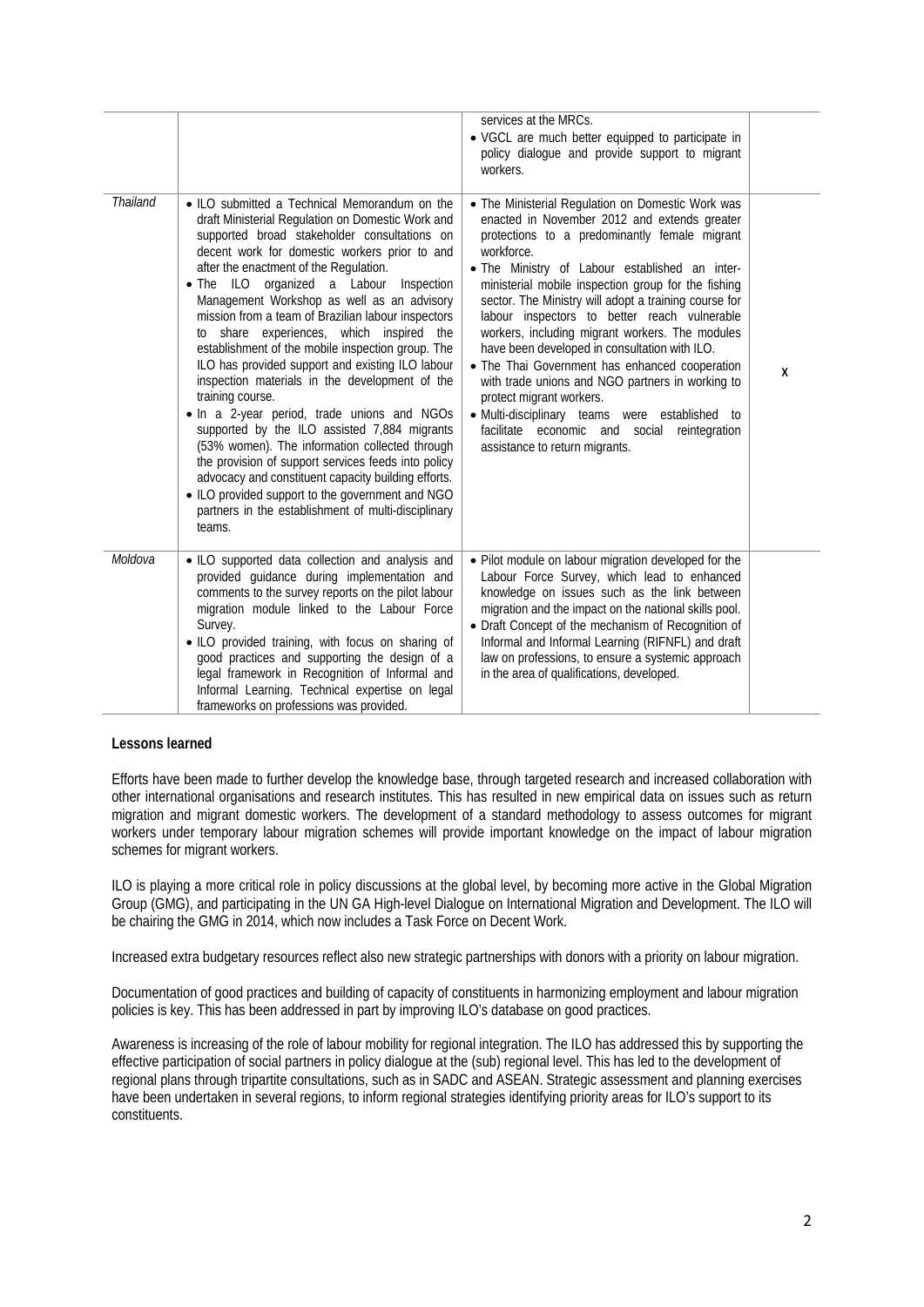| Table 4: Summary of most significant outputs by typology |                                                                                                                                                                                                                                                                                                                                                                                                                                                                                                                                                                                                                                                                                                                                                                                                                                                                                                                                                                                                                                                                                                                                                                                                                                                                                                                                                                                                                                                                                                                                                                                                                                                                                                                                                                                                                                                                                                                                           |  |  |
|----------------------------------------------------------|-------------------------------------------------------------------------------------------------------------------------------------------------------------------------------------------------------------------------------------------------------------------------------------------------------------------------------------------------------------------------------------------------------------------------------------------------------------------------------------------------------------------------------------------------------------------------------------------------------------------------------------------------------------------------------------------------------------------------------------------------------------------------------------------------------------------------------------------------------------------------------------------------------------------------------------------------------------------------------------------------------------------------------------------------------------------------------------------------------------------------------------------------------------------------------------------------------------------------------------------------------------------------------------------------------------------------------------------------------------------------------------------------------------------------------------------------------------------------------------------------------------------------------------------------------------------------------------------------------------------------------------------------------------------------------------------------------------------------------------------------------------------------------------------------------------------------------------------------------------------------------------------------------------------------------------------|--|--|
| Knowledge generation<br>and dissemination                | Developed new empirical data on migrant workers' contributions to home country development<br>1.<br>gained through research project "Migration, Scientific Diasporas and Development: Impact of<br>Skilled Return Migration on Development in India". The research findings provide relevant data<br>for policy development to enhance the development benefits of return migration.<br>2.<br>Database on good practices in labour migration policies and programmes further expanded and<br>containing 80 examples of good practices, at country as well as sub-regional levels, providing<br>practices aligned with the principles and guidelines of the ILO Multilateral Framework on Labour<br>Migration.<br>3.<br>4 research reports produced focussing on challenges and opportunities for labour market<br>integration of migrant domestic workers in Europe. The studies brought together different policy<br>makers to better articulate employment, migration and social policies with the view to promote<br>decent work for domestic workers in practice.<br>Data collection on labour migration conducted in Moldova and Ukraine, by the introduction of a<br>4.<br>migration module in the Labour Force Surveys. The data provided information on the impact of<br>migration on the national skills pools.<br>5.<br>A report on "Employment practices and working conditions in Thailand's fishing sector" prepared<br>by the ILO and the Asian Research Center for Migration at Chulalongkorn University's Institute of<br>Asian Studies, in consultation with the Thai Ministry of Labour and other relevant government<br>departments, the National Fisheries Association of Thailand and civil society organizations. As<br>the largest survey conducted on this subject to date, it provides valuable data and analysis from<br>which government, employer and worker representatives can draw to improve policies and |  |  |
|                                                          | practices in the industry.                                                                                                                                                                                                                                                                                                                                                                                                                                                                                                                                                                                                                                                                                                                                                                                                                                                                                                                                                                                                                                                                                                                                                                                                                                                                                                                                                                                                                                                                                                                                                                                                                                                                                                                                                                                                                                                                                                                |  |  |
| Policy advice and<br>technical services                  | Advisory services and review of laws and regulations to improve governance of labour migration<br>6.<br>and protection of migrant workers provided to 6 Member States on migration laws/ implementing<br>regulations; 2 Member States on draft laws with a migration component (Labour Law and<br>Employment Services Bill); review of (labour) migration policies in 4 Member States; review of<br>ministerial orders in 1 country, review of employment policies with a labour migration component<br>in 2 Member State; review of 2 draft bilateral labour migration agreements and review of draft<br>counter-trafficking law in one Member State.<br>Preparation and adoption of the Operational Manual for Labour Sections of Sri Lankan<br>7.<br>Diplomatic Missions in Destination Countries on Ensuring the Protection and Welfare of Migrant<br>Workers.<br>8.<br>Technical and advisory services provided to the constituents in Costa Rita for the development of<br>the migration policy in Costa Rica, the first migration policy in the Central America region.                                                                                                                                                                                                                                                                                                                                                                                                                                                                                                                                                                                                                                                                                                                                                                                                                                                            |  |  |
| Capacity building                                        | 9.<br>Training activities on labour migration delivered to 558 participants through the International<br>Training Centre in Turin, including The Labour Migration Academy, an annual global training<br>event. The training activities helped to further develop a global network of migration specialists<br>and practitioners and reinforced constituents' capacity to design effective labour migration<br>policies. The network created was extended to a larger on-line social network dealing with<br>migration issues at the global level.<br>10. Training organized, in collaboration with Turin, on integration of migrant domestic workers in<br>Europe, targeting ILO constituents and other relevant European stakeholders, based on original<br>research and knowledge generated by the ILO on the subject. Participants from civil society<br>organisations and workers organisation in Spain have established a collaboration platform which<br>is organising advocacy and knowledge sharing events to promote decent work for domestic<br>workers and campaign for ratification of C189.<br>11. Seven training modules to implement the "ASEAN Economic Integration and Labour Migration:<br>Challenges and Opportunities" developed and training course delivered, in collaboration with the<br>International Training Centre, Turin, and the Oxford University Centre on Migration, Policy and<br>Society (COMPAS). Senior and middle level officials from 9 ASEAN member states and the<br>ASEAN Secretariat were trained.<br>12. Financial education tools and employability guides developed, and training provided in Senegal<br>and Mauritania and destination countries to 6000 migrant workers and potential migrant workers,<br>enhancing socio-professional reintegration in countries of origin.                                                                                                              |  |  |
| Policy dialogue and<br>advocacy                          | 13. Contributed to the second UN GA High-level Dialogue on International Migration and<br>Development (3-4 October 2013) resulting in improved integration of labour migration,<br>employment and labour market issues in debates on international migration and development,<br>greater recognition of relevant international labour standards and policy tools, as well as the key                                                                                                                                                                                                                                                                                                                                                                                                                                                                                                                                                                                                                                                                                                                                                                                                                                                                                                                                                                                                                                                                                                                                                                                                                                                                                                                                                                                                                                                                                                                                                      |  |  |

l,